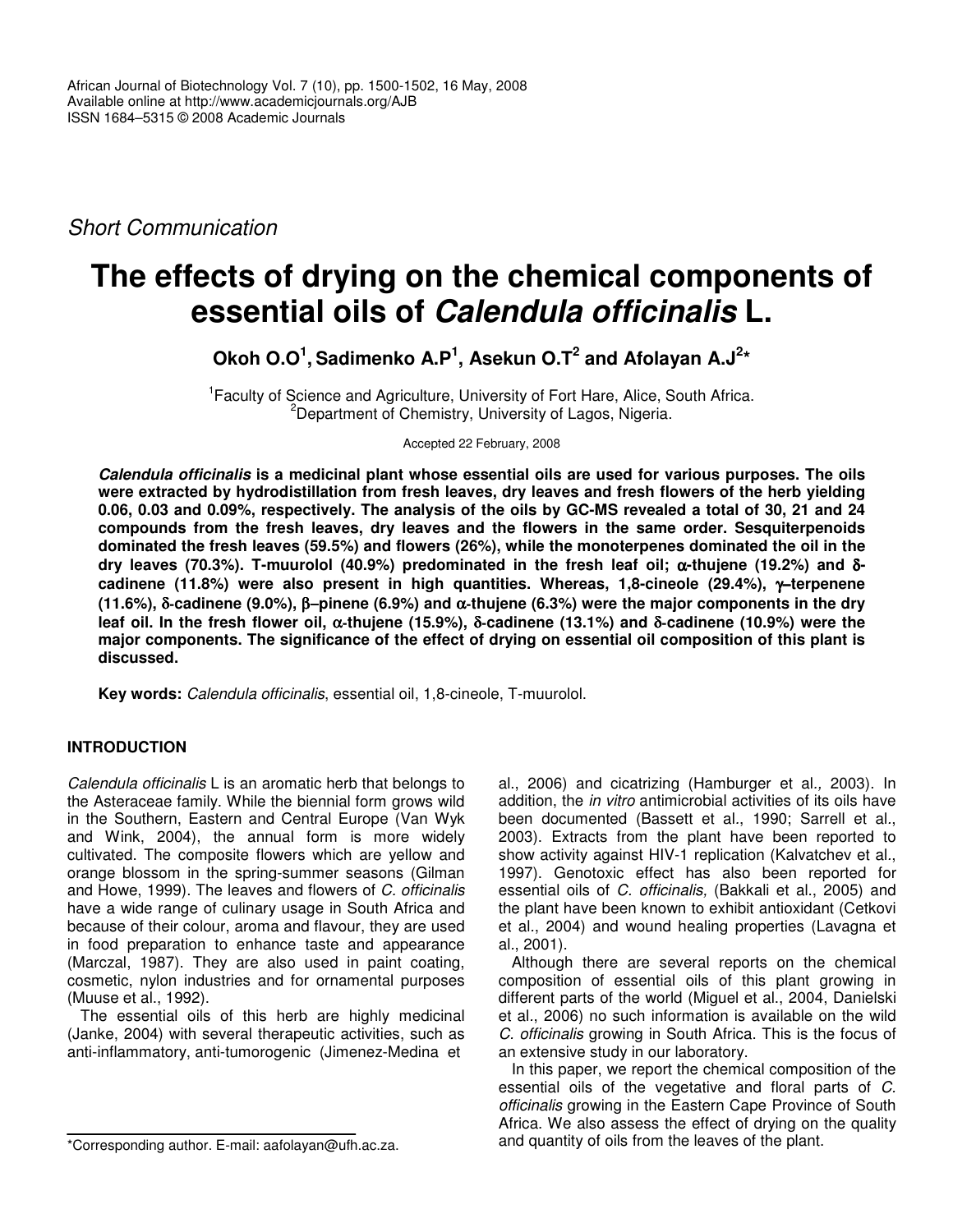### **MATERIALS AND METHODS**

#### **Plant collection and distillation of the essential oils**

Fresh materials of *C. officinalis* were collected from the wild around the University of Fort Hare, Alice campus in the Eastern Cape Province of South Africa. (latitudes 30°00'-34°15'S and longitudes 22°45–30°15E) in September, 2005. A voucher specimen (OKOH/01) was deposited at the University herbarium.

The fresh plant materials were carefully separated into leaves and flowers. Some of the leaves were air dried at room temperature (18°C) for seven days. About 500, 200 and 250 g of the fresh leaves, dry leaves and fresh flowers respectively were hydro distilled separately for 3 h in an all-glass Clevenger apparatus in accordance with the British pharmacopoeia method (British pharmacopoeia, 1980).

#### **GC-MS analyses and identification of components**

The GC-MS analyses were carried out using Hewlett-Packard HP 5973 mass spectrometer interfaced with an HP-6890 gas chromatograph with an HP5 column. The following conditions were used: initial temperature 70°C, maximum temperature 325°C, equilibration time 3 min, ramp 4°C/min, final temperature 240°C; inlet: split less, initial temperature 220°C, pressure 8.27 psi, purge flow 30 ml/min, purge time 0.20 min, gas type helium; column: capillary, 30 m × 0.25 mm i.d., film thickness 0.25 µm, initial flow 0.7 ml/min, average velocity 32 cm/s; MS: EI method at 70 eV.

The components of the oils were identified by matching their mass spectra and retention indices with those of the Wiley 275 library (Wiley, New York) in the computer library and literature .The yield of each component was calculated per kg of the plant material, while the percentage composition was calculated from summation of the peak areas of the total oil composition. The whole experiment was replicated thrice.

## **RESULTS AND DISCUSSION**

Pale yellow oils with yields of 0.06, 0.03 and 0.09% were obtained from the fresh leaves, dry leaves and fresh flowers of the plant, respectively. The oils gave a total of 30, 21 and 24 identified compounds, representing 91.7, 89.8 and 87.5% of the total oil composition from the fresh leaves, dry leaves and fresh flowers respectively (Table 1). Although the flowers had the greatest oil yield, the oil from the fresh leaves was richer in chemical constituents than the dry leaves and fresh flower. A total of 30 chemical constituents were identified from the fresh leaves oil, while 21 constituents were identified from the dry leaves. The result supports the observation by some workers who reported that there could be a 50-fold reduction in chemical composition when plant materials are dried (Fatemeh et al*.*, 2006; Raghavan et al., 1997).

The fresh leaves oil was dominated by T-muurolol (40.9%)  $\alpha$ -thujene (19.2%) and δ-cadinene (11.4%), while the dry leaves oil was found to be rich in 1, 8-cineole (29.4%), α-thujene (17.8%), β-pinene (6.9%), α-thujene (6.3%) and δ-cadinene (9.0%). On the other hand, the major components of the fresh flower oil were  $\alpha$ -thujene

|  | Table 1. Chemical composition of the essential oil from Calendula        |  |  |
|--|--------------------------------------------------------------------------|--|--|
|  | <i>officinalis</i> growing in the Eastern Cape Province of South Africa. |  |  |

|                                   |                 | % Composition (oil) |                |                          |
|-----------------------------------|-----------------|---------------------|----------------|--------------------------|
|                                   |                 | Leaves              |                |                          |
| Compound                          | Kl <sub>p</sub> | <b>Fresh</b>        | <b>Dry</b>     | <b>Flowers</b>           |
| $\alpha$ - Thujene                | 908             | 19.2                | 17.8           | 26.9                     |
| $\alpha$ -Pinene                  | 928             |                     | 2.4            | 1.8                      |
| Sabinene                          | 960             | 1.1                 |                | 1.8                      |
| $\beta$ -Pinene                   | 969             | 0.6                 | 6.9            | $\overline{\phantom{a}}$ |
| Myrcene                           | 971             |                     |                | 1.1                      |
| Limonene                          | 1020            | 0.8                 |                | $\blacksquare$           |
| 1,8-Cineole                       | 1022            |                     | 29.4           | 1.7                      |
| $Trans-\beta-ocinene$             | 1033            | 0.2                 |                | $\overline{\phantom{a}}$ |
| $\gamma$ -Terpenene               | 1049            | 0.4                 |                | 0.7                      |
| δ-3-Carene                        | 1050            |                     | 0.3            |                          |
| Nonanal                           | 1099            |                     | 1.0            |                          |
| Terpenen -4-ol                    | 1174            | 0.4                 |                | 0.6                      |
| 4-Methyl-3-cyclohexen-<br>$1$ -ol | 1175            |                     | 0.6            |                          |
| $\alpha$ -Terpeneol               | 1205            |                     | 0.6            |                          |
| Bornyl acetate                    | 1283            | 0.1                 |                |                          |
| $\alpha$ -cubebene                | 1347            | 0.2                 |                |                          |
| $\alpha$ -copaene                 | 1376            | 0.3                 | 0.2            | 0.2                      |
| $\alpha$ -Bourbonene              | 1385            | 0.3                 | 0.2            |                          |
| β-cubebene                        | 1389            | 0.4                 | 0.2            | 0.5                      |
| $\alpha$ -Gurjunene               | 1409            | 0.6                 | $\overline{a}$ | 0.6                      |
| Aromadendrene                     | 1410            | $\overline{a}$      | 0.2            | $\blacksquare$           |
| β-caryophyllene                   | 1420            | 1.0                 |                | 1.2                      |
| $\alpha$ -ylangene                | 1450            | 0.2                 |                | $\overline{a}$           |
| $\alpha$ -Humulene                | 1454            | 1.7                 | 1.2            | 1.5                      |
| Epibicyclo                        | 1463            | 0.4                 |                |                          |
| sesquiphlandrene                  |                 |                     |                |                          |
| $\alpha$ -amorphene               | 1513            | 0.6                 |                | 0.5                      |
| $\alpha$ -copaene                 | 1376            | $\overline{a}$      |                | 2.7                      |
| Alloaromadendrene                 | 1486            |                     |                | 0.3                      |
| $\beta$ -selinene                 | 1486            | 0.5                 |                | $\overline{\phantom{a}}$ |
| Germacrene D                      | 1481            | 1.1                 | 0.6            | 2.8                      |
| $\alpha$ -Cubebene                | 1491            |                     | 1.4            | 0.2                      |
| $\alpha$ -muurolene               | 1498            | 2.1                 | 1.6            | $\overline{\phantom{0}}$ |
| $\gamma$ -Cadinene                | 1513            | 2.7                 | 2.2            | 2.2                      |
| δ-Cadinene                        | 1522            | 11.4                | 9.0            | 13.1                     |
| Cadina-1,4-diene                  | 1531            | 0.5                 |                | 0.4                      |
| $\alpha$ -cadinene                | 1537            | 0.6                 | 0.4            | 0.4                      |
| Nerolidol                         | 1559            |                     |                | 0.9                      |
| Palustrol                         | 1569            | 0.2                 |                |                          |
| Calarene                          | 1494            | 2.3                 | 0.5            |                          |
| β-Endobourbonene                  | 1575            | 0.6                 |                | 0.5                      |
| Oplopenone                        | 1609            | 0.3                 |                | -                        |
| T-muurolol                        | 1659            | 40.9                | 13.1           | 24.9                     |
| Yield (%w/w)                      |                 | 0.06                | 0.03           | 0.09                     |

<sup>a</sup>In order of elution.

 $\mathrm{K}$ I - Kovats retention indices on HP-5 (similar to DB 5).

<sup>c</sup>Correct isomer not identified.

Values are the mean of three replicates.